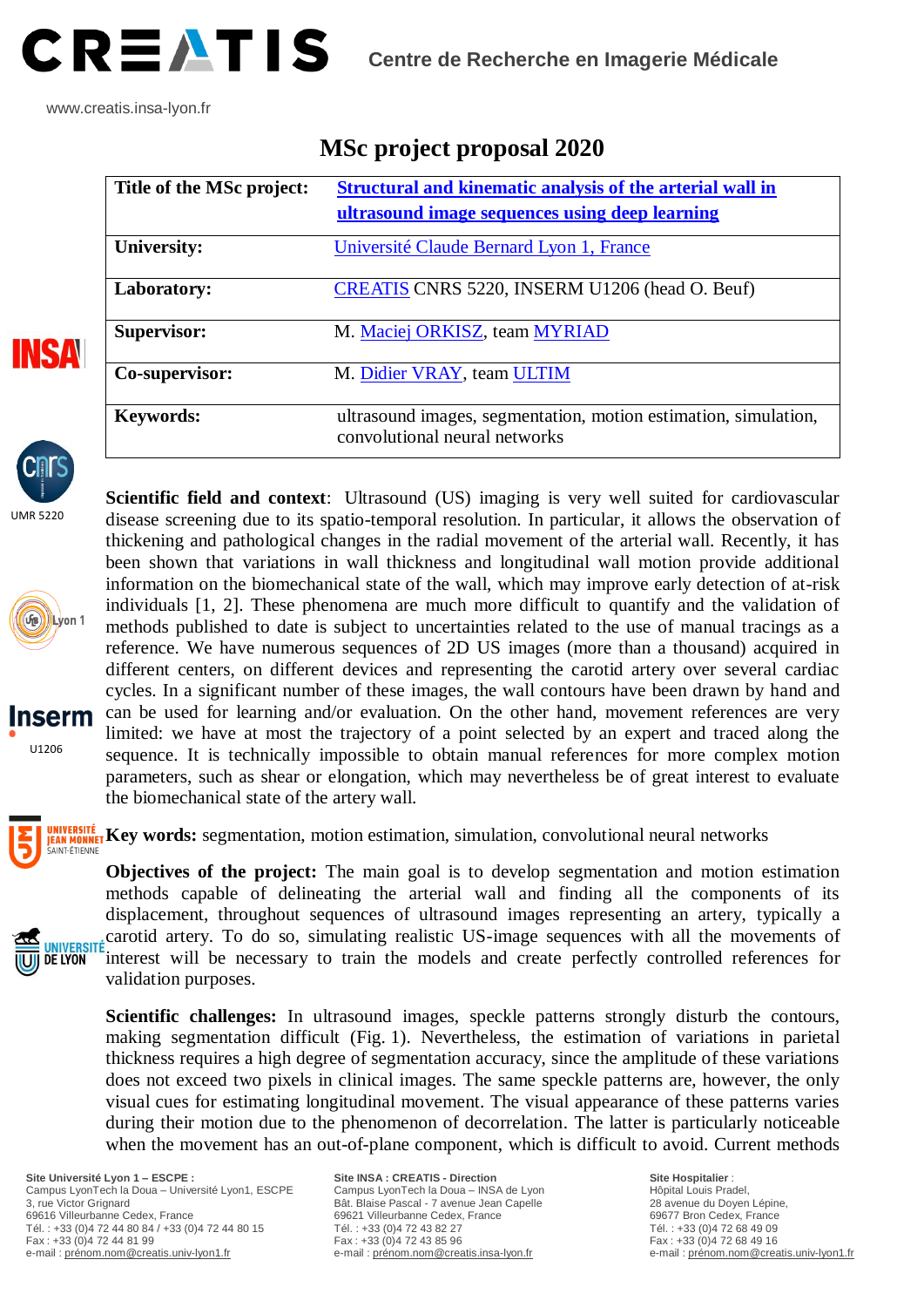focus on tracking a very limited number (often only one) of these patterns, usually selected manually. This results in a high dependency on the operator and therefore limited reproducibility. In addition, it has been shown that the movement of speckle patterns does not fully reflect the movements of the scatterers present in the tissue.





Figure 1. Examples of segmentation results in carotid-artery US images: manually drawn reference (green) and contours of the intima-media complex exctracted with an automatic method [1]. Irregularities due to speckle are noticeable despite of the relatively good quality of the images.

**Expected innovative contributions:** The main contribution will be a motion estimation method capable of finding not only global displacements, but also local tissue deformations. In order to do this, the disruptive idea is to consider the speckle pattern changes as a strong help for motion tracking (instead of "struggling" with its visual appearance changes) by incorporating it into a neural network trained for motion estimation.

**Research program and proposed scientific approach:** As a first step, evaluate the potential of deep-learning wall-segmentation methods, by choosing the most appropriate architecture. Secondly, develop a realistic deformation model, incorporating radial, longitudinal, and out-ofplane movements, shear, compression/elongation, as well as their variations along the artery. Then, incorporate this model into a realistic ultrasound image simulator to modify the spatial distribution of the scatterers from one image to the next in the sequence. In the next step, define the network architecture for deep learning of these deformations and train it on simulated and real sequences. Finally, evaluate the performance of the motion estimation performed by the trained network.

**Expected candidate profile (prerequisite):** image processing, machine learning, programming. Interest for biomedical field and biomechanical modeling for health sector.

**Skills that will be developed during the project:** deepening skills in image processing, strong experience in applied machine learning, integrating simulation tools for deep model training, collaborative/versionned programming. Ability to interact with the medical community.

**Contact:** M. Maciej Orkisz [maciej.orkisz@creatis.insa-lyon.fr](mailto:maciej.orkisz@creatis.insa-lyon.fr)